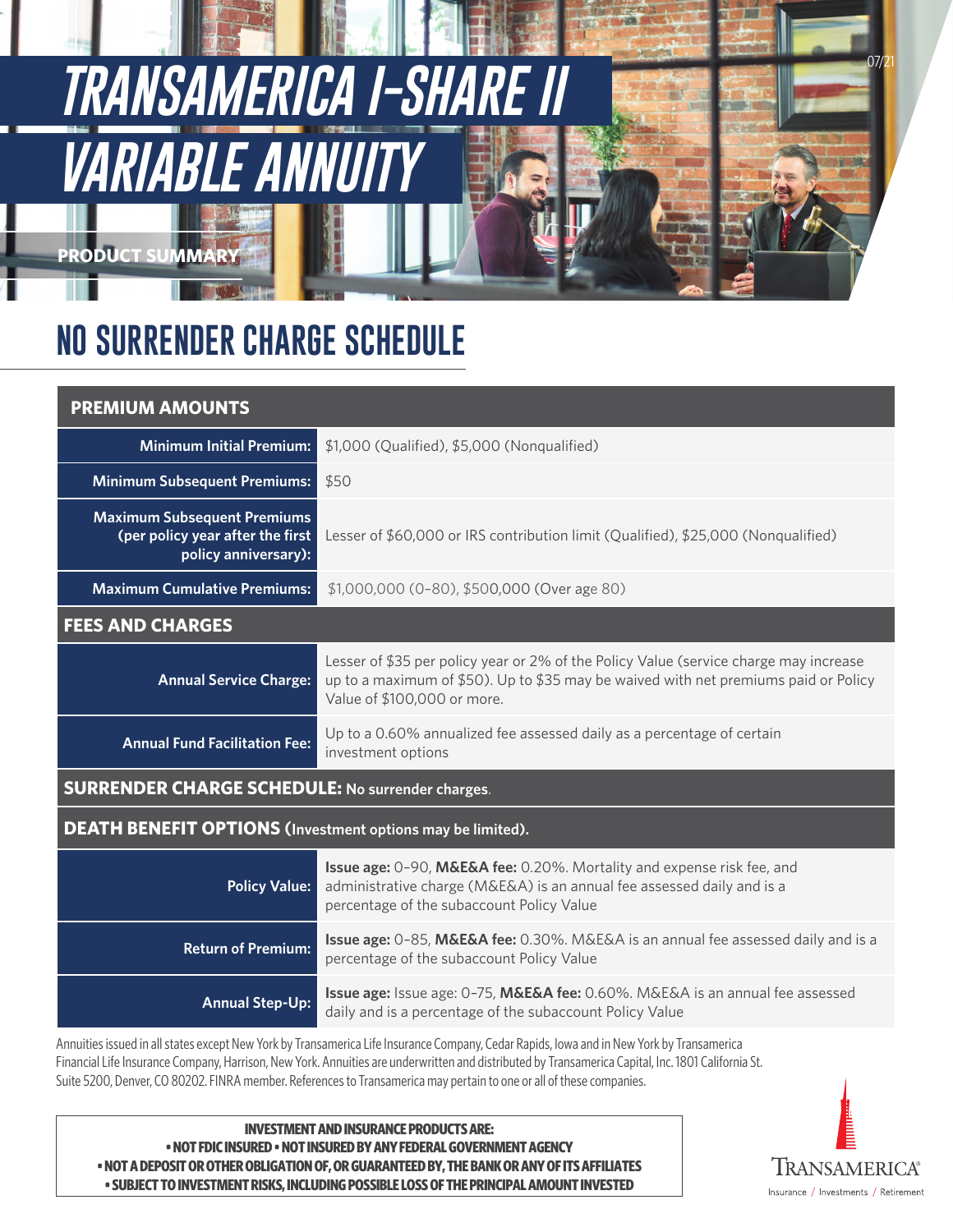# **INVESTMENT OPTIONS**

A comprehensive lineup of investment options from some of the most-recognized money managers in the industry. Investment option management fees vary.

| <b>LIVING BENEFIT OPTION</b>                              |                                                                                                                                                                                                                                                                                                                                                                                                                                                                                                                          |  |
|-----------------------------------------------------------|--------------------------------------------------------------------------------------------------------------------------------------------------------------------------------------------------------------------------------------------------------------------------------------------------------------------------------------------------------------------------------------------------------------------------------------------------------------------------------------------------------------------------|--|
| Transamerica Income Edge <sup>SM</sup> 1.2                | <b>Issue age:</b> 0-85. Fee: Single 1.45%, Joint Life 1.55%. Additional Fee is deducted each<br>benefit quarter in arrears as a percentage of the Withdrawal Base. The fee will be<br>deducted on a pro rata basis from the Select and Flexible Options at the end of each<br>living benefit quarter and only deducted from the Stable Account if the other options<br>are exhausted. For New York only, once the Select and Flexible Investment Options are<br>exhausted, no living benefit fee will be deducted.       |  |
| <b>GUARANTEED MINIMUM ACCUMULATION BENEFIT</b>            |                                                                                                                                                                                                                                                                                                                                                                                                                                                                                                                          |  |
| Transamerica Principal Optimizer <sup>SM</sup>            | Fee: 1.35%, Issue age 0-85. Additional fee is deducted each benefit quarter in arrears<br>as a percentage of the greater of the Withdrawal Base or the Guaranteed Future Value.<br>The fee will be deducted on a pro rata basis from the Select and Flexible Options at<br>the end of each benefit quarter and only deducted from the Stable Account if the other<br>options are exhausted. For New York only, once the Select and Flexible Investment<br>Options are exhausted, no living benefit fee will be deducted. |  |
|                                                           | The percentage of subsequent premium payments that are added to the Guaranteed<br>Future Value. Based on the living benefit year in which the premium payment is made.                                                                                                                                                                                                                                                                                                                                                   |  |
| <b>Guaranteed Future Value</b><br><b>Premium Vesting:</b> | <b>10-Year Waiting Period</b><br><b>7-Year Waiting Period</b><br>Year 1 100%<br>Year 6 50%<br>Year 1<br>100%<br>Year 5 60%<br>90%<br>Year 2<br>Year 7 50%<br>Year 2<br>90%<br>Year 6 50%<br>Year 3<br>80%<br>Year 8 50%<br>Year 3<br>80%<br>Year 7+ 0%<br>Year 9 50%<br>Year 4<br>Year 4<br>70%<br>70%<br>Year 5<br>60%<br>Year 10+ 0%                                                                                                                                                                                   |  |
| <b>WITHDRAWAL OPTIONS</b>                                 |                                                                                                                                                                                                                                                                                                                                                                                                                                                                                                                          |  |
| <b>Withdrawals Are Unlimited:</b>                         | Minimum withdrawal amount is \$500. Withdrawals from the fixed accounts may be<br>subject to an excess interest adjustment. <sup>1</sup>                                                                                                                                                                                                                                                                                                                                                                                 |  |
| <b>Systematic Payout:</b>                                 | Monthly, quarterly, semiannual, or annual withdrawals (\$50 minimum).                                                                                                                                                                                                                                                                                                                                                                                                                                                    |  |

1 Adjustment due to a premature withdrawal or transfer from the fixed account. The adjustment may increase or decrease the amount of the withdrawal or transfer. The Stable Account offered under *Transamerica Principal Optimizer*℠ and *Transamerica Income Edge*℠ *1.2* is not subject to excess interest adjustments. The Stable Account is a fixed account option that is only available if you elect the *Transamerica Principal Optimizer*℠ or *Transamerica Income Edge*℠ *1.2* living benefit.

**The withdrawal and Protection Level Percentages and living benefit fees, along with required allocations, valuation frequency, and minimum benefit age (if applicable) listed within may change and may not be the most current.** The most current information is disclosed in the applicable Rate Sheet Prospectus Supplement, which may be amended by us from time to time. Please contact our administrative office to determine whether the information above has been amended. **You should not purchase this living benefit without first obtaining the applicable Rate Sheet Prospectus Supplement.**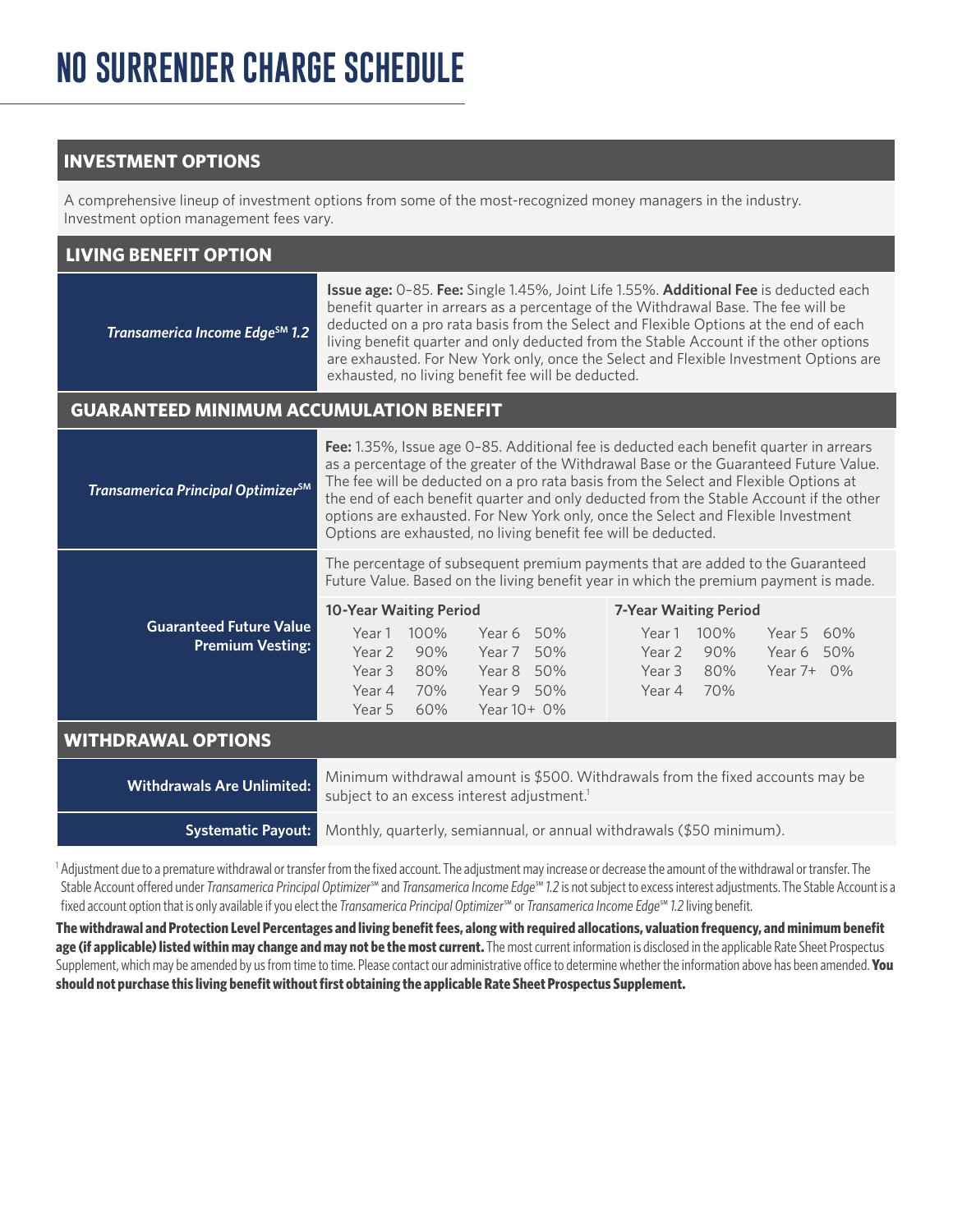**Some features may vary and may not be available in all states. Conditions and restrictions may apply. See prospectus for details.**

**Before investing, consider a variable annuity's investment objectives, risks, charges, and expenses. Go to transamerica.com for prospectuses containing this and other information. Please read carefully.**

# **What is a variable annuity?**

Variable annuities are long-term, tax-deferred vehicles designed for retirement purposes and contain underlying investment portfolios that are subject to market fluctuation, investment risk, and possible loss of principal.

# **Withdrawals**

Withdrawals of taxable amounts are subject to ordinary income tax and may be subject to a 10% additional federal tax if withdrawn before age 59½.

These withdrawal options are available without an excess interest adjustment.

### **Living Benefits**

Because the living benefit fee is a percentage of the Withdrawal Base, the amount of the fee will fluctuate as the Withdrawal Base increases or decreases. In the event your Policy Value declines significantly, the fee amount could be a much higher percentage of your Policy Value.

On the maximum annuity commencement date, the living benefit terminates. By annuitizing the policy on the maximum annuity commencement date, you will have the option to receive lifetime payments that are no less than the withdrawals allowed by the living benefit. The maximum annuity commencement date is generally the annuitant's age 99.

# **Removing or adding living benefit**

The living benefits can be dropped within 30 days of every fifth living benefit anniversary and can be added to a policy at any time based on age restrictions. Only one living benefit is available on a policy at a time.

# *Transamerica Principal Optimizer***℠**:

This living benefit provides a Guaranteed Minimum Withdrawal Benefit which guarantees a series of withdrawals from the policy based upon the Withdrawal Base and applicable withdrawal rate percentage. The Guaranteed Minimum Accumulation Benefit guarantees that the Policy Value will be at least as high as the Guaranteed Future Value on the Guaranteed Future Value Date as long as no withdrawals are taken during the waiting period. Available to add at policy issue and post issue.

The living benefit fee percentage may increase after the first living benefit anniversary due to an automatic step-up or election of the Optional Reset. The maximum living benefit fee percentage is 2.50%.

# **Guaranteed Future Value Date:**

The date upon which your Policy Value is guaranteed to be at least as great as the Guaranteed Future Value. This date will be equal to the living benefit date plus the waiting period chosen, unless an Optional Reset is elected, at which time it would be reset based upon the waiting period duration elected at issue. On the Guaranteed Future Value Date, an amount equal to the excess, if any, of the Guaranteed Future Value over the Policy Value will be added to the Policy Value.

#### **Guaranteed Minimum Withdrawal Benefit:**

The Guaranteed Minimum Withdrawal Benefit portion of the living benefit

guarantees that withdrawals up to the living benefit withdrawal.

# **Guaranteed Future Value:**

On the living benefit date, the Guaranteed Future Value is equal to the Policy Value multiplied by the Protection Level Percentage. The Guaranteed Future Value is increased by a percentage of subsequent premium payments and reduced for withdrawals. Reductions to the Guaranteed Future Value are the greater of pro rata or dollar-for-dollar. Used to calculate the living benefit fee and Guaranteed Minimum Accumulation Benefit. The Guaranteed Future Value cannot be withdrawn in a lump sum, annuitized or payable as a death benefit.

## *Transamerica Income Edge***℠** *1.2*

The living benefit fee percentage may increase beginning with the first living benefit anniversary with an automatic step-up. The maximum living benefit fee percentage is 2.50%.

### **Risk**

If you elect a living benefit, there are certain underlying investment options offered in the policy that use a volatility control strategy. If you elect the *Transamerica Principal Optimizer*℠ or *Transamerica Income Edge*℠ *1.2* living benefit, Transamerica requires the Policy Value to be allocated in a manner described in the contract, which may include a volatility control strategy. **In periods of high market volatility, volatility control strategies could limit your participation in market gains; this may conflict with your investment objectives by limiting the ability to maximize potential growth of your Policy Value and, in turn, the value of any guaranteed benefit that is tied to investment performance.** Volatility control strategies are intended to help limit overall volatility and reduce the effects of significant market downturns during periods of high market volatility, providing policy owners with the opportunity for smoother performance and better risk-adjusted returns. **You pay an additional fee for the living benefits which, in part, pay for protecting the living benefit base from investment losses. Since the living benefit base does not decrease as a result of investment losses, volatility control strategies might not provide meaningful additional benefit to you.** If you determine that underlying funds with volatility control strategies are not consistent with your investment objectives, other investment options are available under the living benefits that do not invest in funds that utilize volatility control strategies.